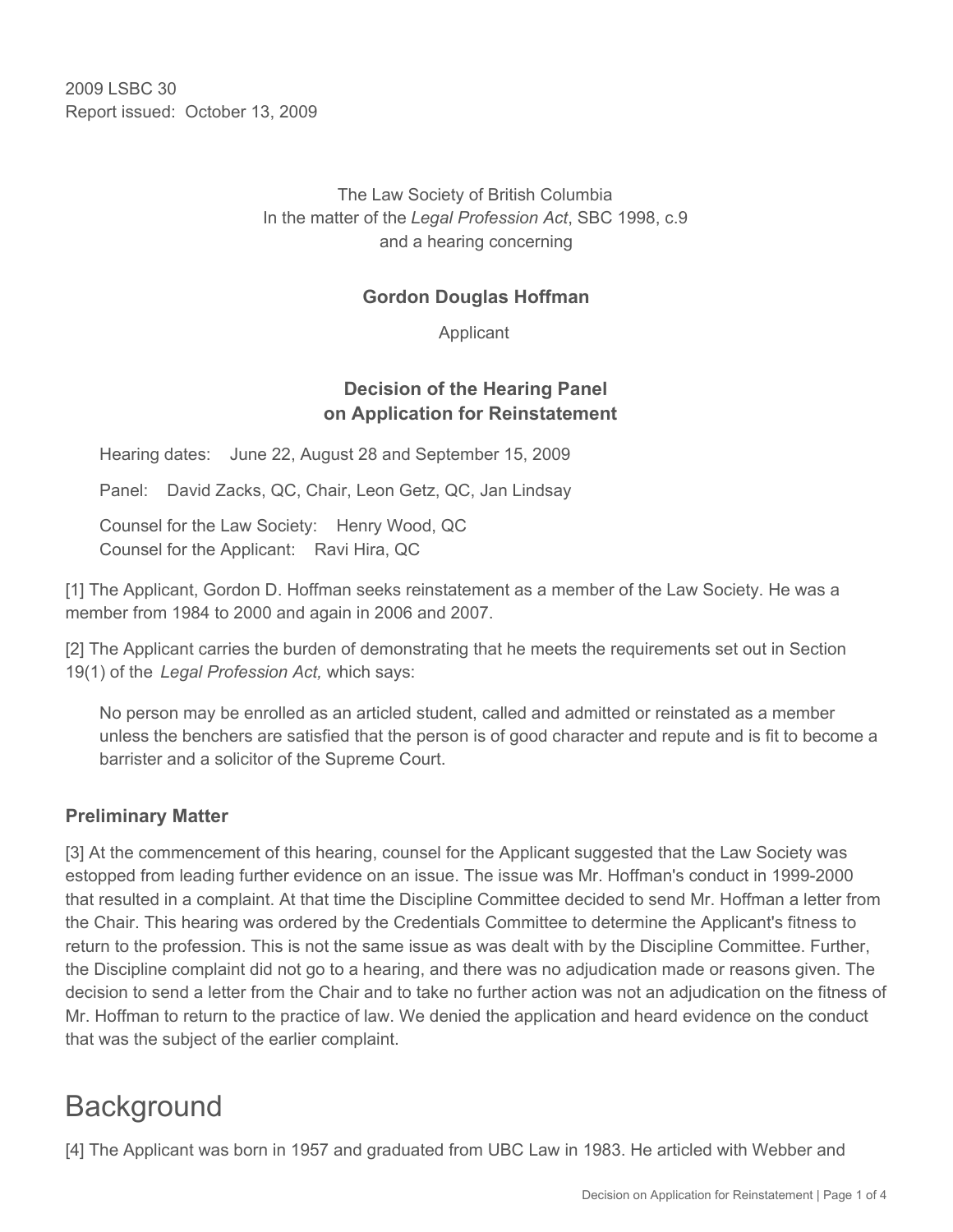Company in Kamloops and then practised with Gillespie Renkema Barnett Broadway and as a partner in that firm from 1989.

[5] His practice was largely in litigation including ad hoc prosecutions for the Federal Crown.

[6] In the mid 1990s the Applicant started to experience symptoms of depression. With medical support he was placed on anti-depressant medication. He tried a number of different medications but found many of them caused side effects that he described as " unpleasant" . He developed a pattern of taking his medications in the winter and not in the summer. In the winter of 1999 the Applicant decided to try to cope with his depression symptoms without medication.

[7] At that time, he began working with a young associate in the office, YA. The Applicant was attracted to YA. He felt that the attraction was mutual and that they had developed a " close personal relationship" .

[8] We heard from YA, who described her working relationship with the Applicant in the fall of 1999 in very different terms. YA was a young associate working on criminal prosecution files with the Applicant. She and her husband had relocated to the Kamloops area when she secured an articling position with the firm. YA worked hard for the firm and worked very closely with the Applicant.

[9] In the fall and early winter of 1999 YA described the Applicant as increasingly attracted to her. She did her best to rebuff that attraction and to maintain a professional working relationship with a senior partner. She described many instances of inappropriate comments and email correspondence (copies of which were in evidence) from the Applicant. Ultimately she lodged a complaint with the Law Society and commenced a civil action against the Applicant and the firm. The civil action was settled and the Law Society complaint resulted in a letter from the Chair of the Discipline Committee.

[10] YA was a strong witness. She clearly endured a difficult working environment. Her evidence regarding the " relationship" with the Applicant was very different from his evidence on the point. She was focused on maintaining a professional relationship; he was focused on a personal relationship and did not understand her stated concerns.

[11] The Applicant suffered worsening symptoms of depression following the complaint to the Law Society and the commencement of civil proceedings. He ultimately left the practice and surrendered his practising certificate.

[12] In 2003 the Applicant had recovered his health and applied for reinstatement of his practising status. At the request of the Law Society, he wrote qualification exams and was reinstated to practising status in 2006 (without a hearing).

[13] After some difficulty in locating a job near his home, the Applicant secured employment with the Provincial Crown in St. Paul, Alberta commencing January 2006. The Applicant found the practice and procedures in that office to be different from his own experience. In addition, there were some personality conflicts within that office. Ultimately he was dismissed from that employment in April 2006. We heard from the Applicant and from Senior Crown with Alberta Justice about these matters.

[14] We do not consider his termination from that employment and the circumstances that were described to us to reflect upon the Applicant's " fitness" to be reinstated.

[15] On losing his job, he returned his status to non-practising and remained non-practising through 2007. In November 2007 he attended a potential legal employment opportunity in Nunavut that he did not find satisfactory. He allowed his membership to lapse again.

[16] Also in 2007 the Applicant commenced employment (not as a lawyer) with a company called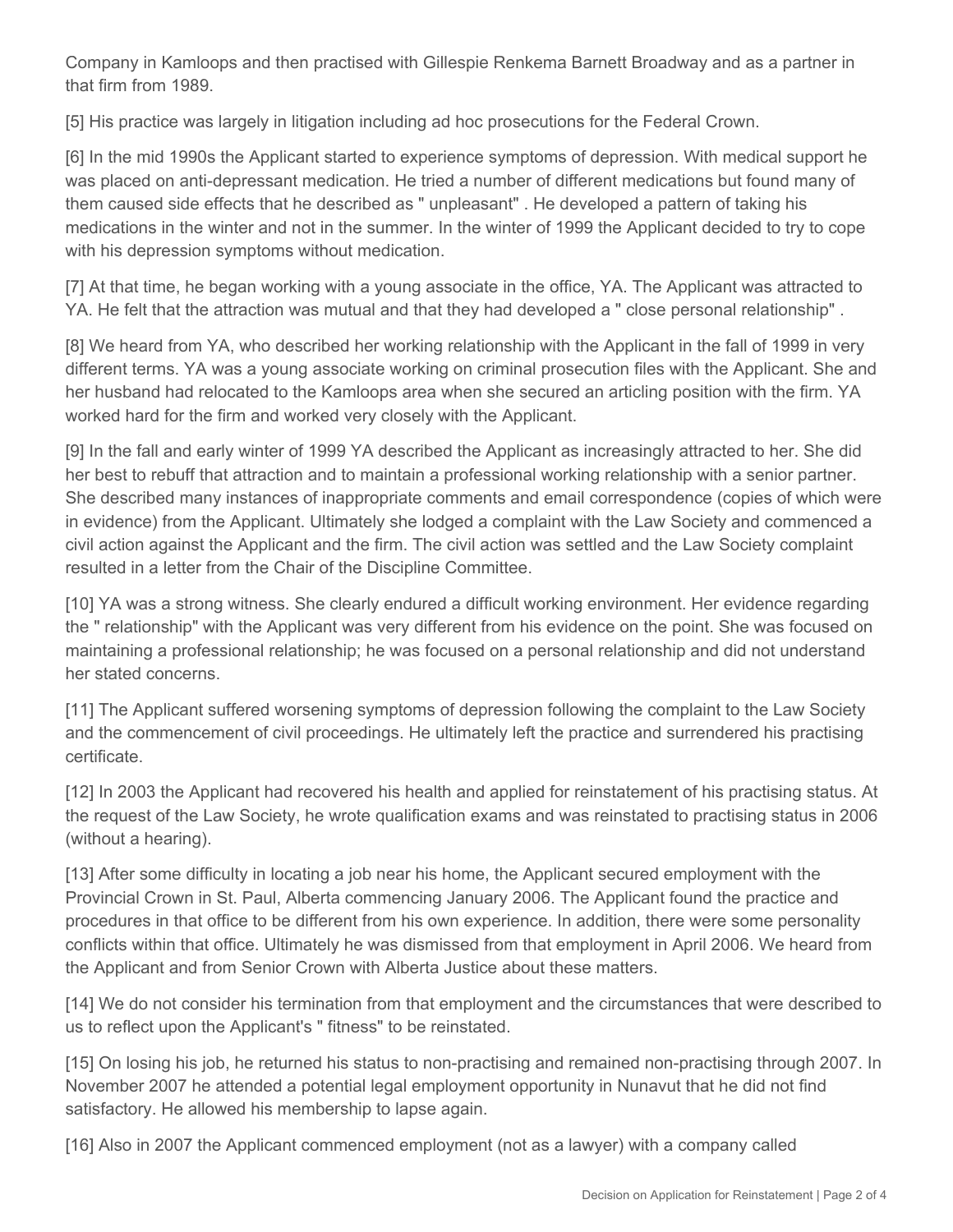Convergys. During a training session he had a confrontation with another trainee and his employment was terminated. We heard the Applicant's description of that event. The Applicant's behaviour was ill-advised, and he exhibited poor personal judgment.

## **Application for Reinstatement**

[17] In the fall of 2008, the Applicant met with a practitioner in Kelowna, Mr. Levin, who offered him the opportunity for employment as a lawyer. The Applicant again had to apply for reinstatement, and his application now disclosed his termination from the Alberta Crown and his termination from the position with Convergys. There were also some discrepancies in the reports concerning these events and his correspondence with the Law Society (which will be discussed in further detail), all of which resulted in an order for this hearing.

[18] In support of the most recent application for reinstatement, the Applicant had conversations and communications with Law Society staff. He provided a medical report prepared by his then treating psychiatrist that addressed his depressive illness, his treatment and recovery. That medical report contained some misinformation about his employment history. Law Society staff attributed that misinformation to the Applicant. Then the Applicant was not able to readily identify some of his co-workers at Convergys or the surname of his supervisor at the Alberta Crown Office. Law Society staff interpreted this as illustrating a disposition to be less than forthright.

[19] Counsel for the Law Society impressed upon this Panel that none of the single events concerning this application for reinstatement was sufficient to prevent the Applicant from returning to practice but that " taken as a whole" , his conduct, lack of candour, errors of judgment and basic personality and self-control issues were cumulatively enough to cause this Panel to question his " essential honesty and integrity" .

[20] Counsel suggested that the Applicant was not candid with the Law Society regarding his termination from the job with the Alberta Crown, that he was not able to immediately identify his immediate supervisor's surname, and that the circumstances of his termination were not properly described to his treating psychiatrist. In written correspondence the Applicant provided an explanation for his termination that may have been less than totally accurate. This Panel accepts and is satisfied with the explanation given by the Applicant with respect to these concerns and does not find that, in this respect, he was " less than candid" in his dealings with the Law Society.

[21] The Applicant's conduct in 1999-2000 toward his young associate YA was totally inappropriate. He exhibited extremely poor judgment in his dealings with her, and he has continued to exhibit poor judgment and poor insight in many of his personal relations since that time. For example, he described a practice of " testing" co-workers that included essentially overburdening them and setting them up for failure. He suggested this was a sort of " rite of passage" . In our view the practice is valueless as a training exercise. None of this however, reflects on the Applicant's character or otherwise suggests that he should not be reinstated.

[22] Counsel for the Law Society suggested that the Applicant displays a remarkable lack of insight into the inappropriateness of his conduct towards YA and others. This Panel agrees that the Applicant does indeed show poor insight into his personal characteristics that have resulted in many instances of personal relationship difficulties for him. Intentionally setting up co-workers for failure is not an example of good mentoring or positive instruction. This Panel sees a pattern of controlling behaviour by the Applicant that is not part of good professional practice by lawyers. While we do not think that this makes him unfit to return to being a lawyer, we do think that the Applicant should consider seriously the desirability of taking professional advice about it.